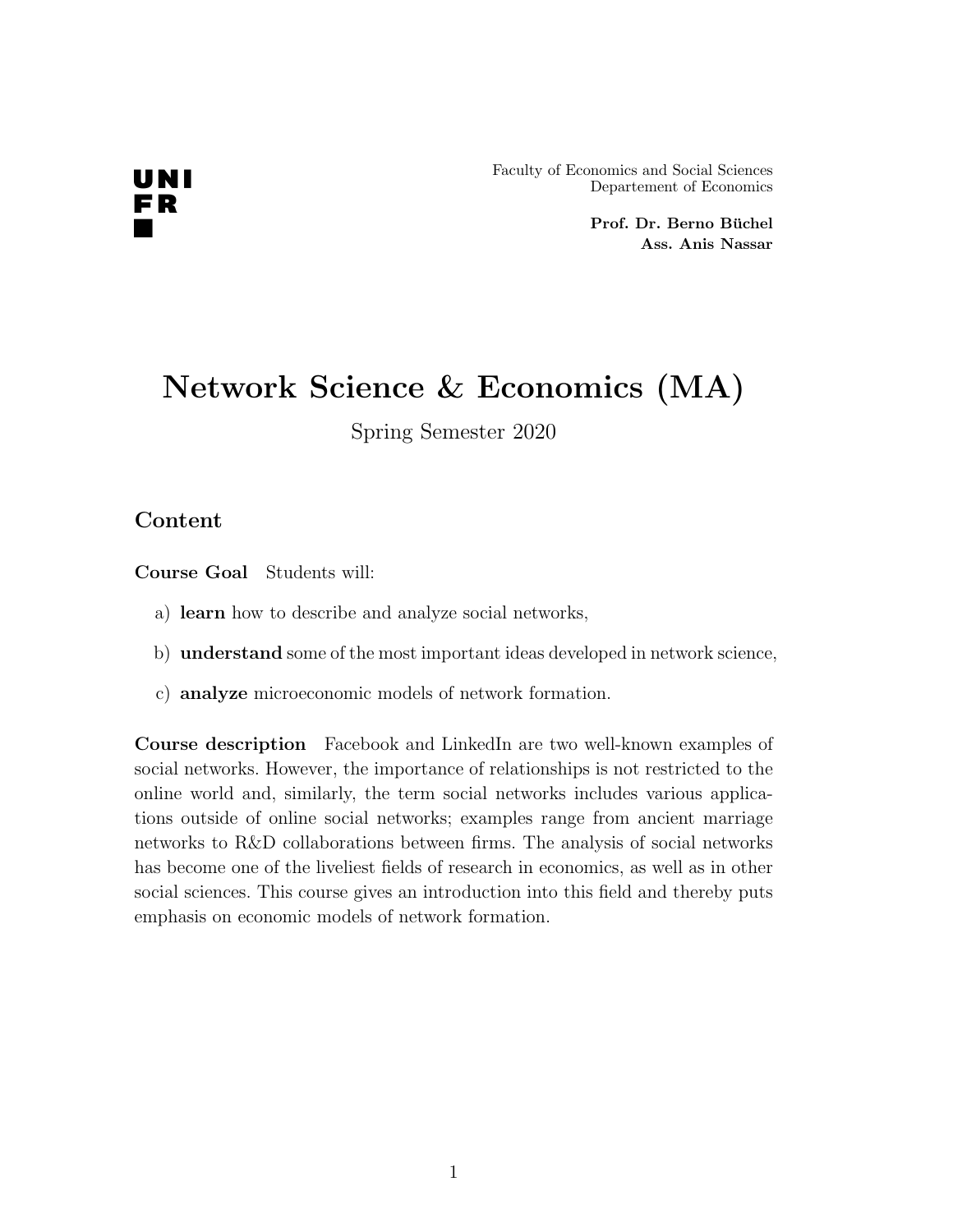#### **Outline**

- 1. Introduction to social networks
- 2. Analyzing social networks
- 3. Strategic network formation
- 4. Outlook: behavior on networks

### Organisation

| Date              | Time           | Lecture / Exercises           | Room        |
|-------------------|----------------|-------------------------------|-------------|
| Friday 20.02.2020 | $8:15 - 10:45$ | Lecture                       | PER 21 F207 |
| Friday 27.02.2020 | $8:15 - 10:45$ | Exercises and Lecture         | PER 21 F207 |
| Friday 05.03.2020 | $8:15 - 10:45$ | Exercises and Lecture         | PER 21 F207 |
| Friday 12.03.2020 | $8:15 - 10:45$ | Exercises and Lecture         | PER 21 F207 |
| Friday 19.03.2020 | $8:15 - 10:45$ | Exercises and Lecture         | PER 21 F207 |
| Friday 26.03.2020 | $8:15 - 10:45$ | Exercises and Lecture         | PER 21 F207 |
| Friday 02.04.2020 | $8:15 - 10:45$ | Exercises and Lecture         | PER 21 F207 |
| Friday 09.04.2020 | $8:15 - 10:45$ | Exercises and Lecture         | PER 21 F207 |
| Friday 23.04.2020 | $8:15 - 10:45$ | Exercises and Lecture         | PER 21 F207 |
| Friday 30.04.2020 | $8:15 - 10:45$ | Exercises and Lecture         | PER 21 F207 |
| Friday 07.05.2020 | $8:15 - 10:45$ | Exercises and Lecture         | PER 21 F207 |
| Friday 14.05.2020 | $8:15 - 10:45$ | Exercises and Lecture         | PER 21 F207 |
| Friday 28.05.2020 | $8:15 - 10:45$ | Exercises, Lecture, Questions | PER 21 F207 |

Exercise tutorials are given from 8:15 to 9:00. Lecture is given from 9:15 to 10:45.